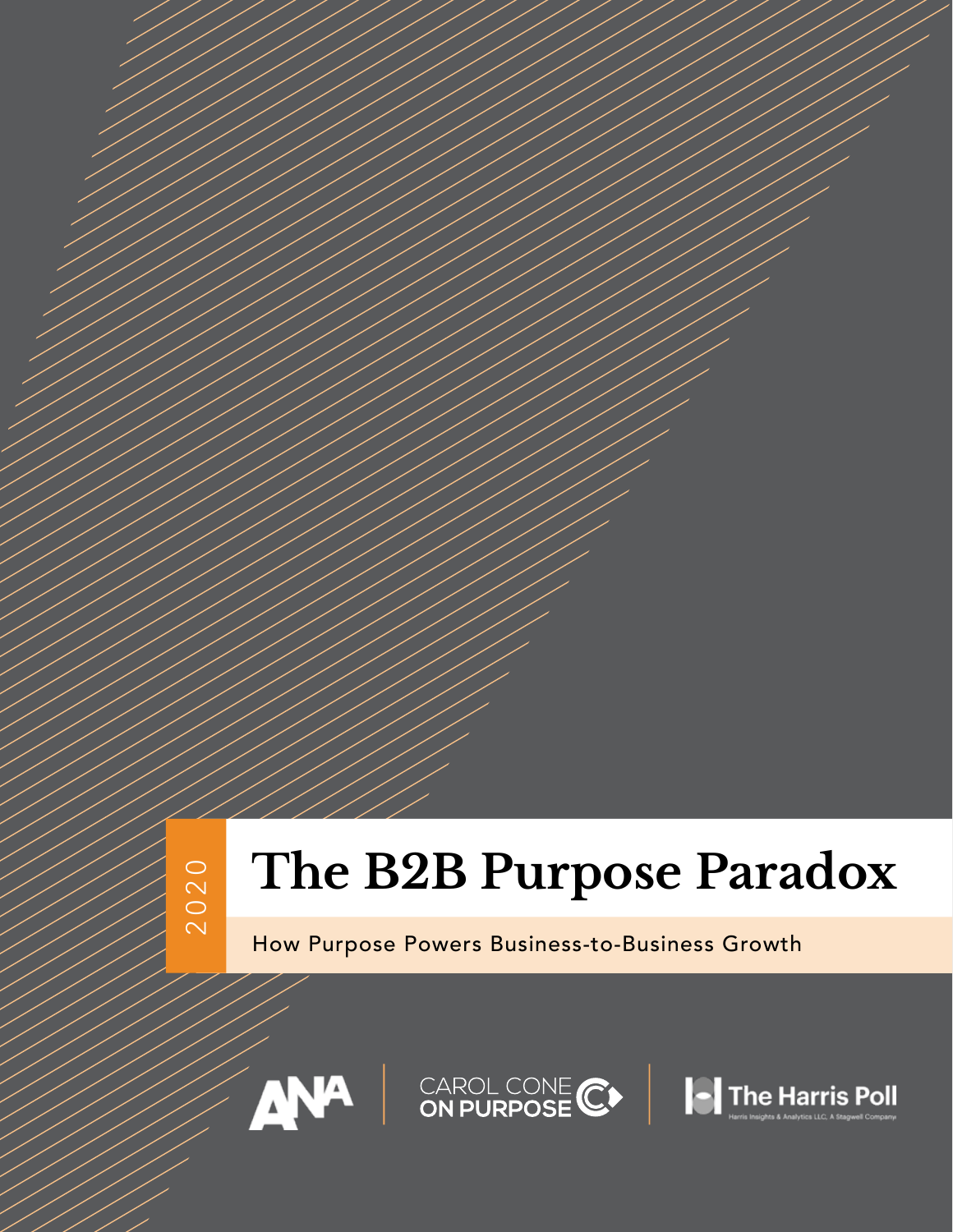## **Business-to-business (B2B) companies understand the power of having a clear "North Star"—their reason for being, their purpose.**

Once viewed as a largely business-to-consumer (B2C) strategy, purpose is today widely accepted as critical for businesses of all industries, sizes, and sectors. Yet, there is a gap between the identification of an organization's  $\overline{\phantom{a}}$ purpose—*Stated Purpose*—and its full implementation— *Activated Purpose*—internally and externally with society. The gap between identifying the importance of purpose and undertaking the work necessary to activate it within the organization constitutes the purpose paradox. We trust this report will help organizations understand the steps to advance from Stated Purpose to Activated Purpose for greater business and societal impact.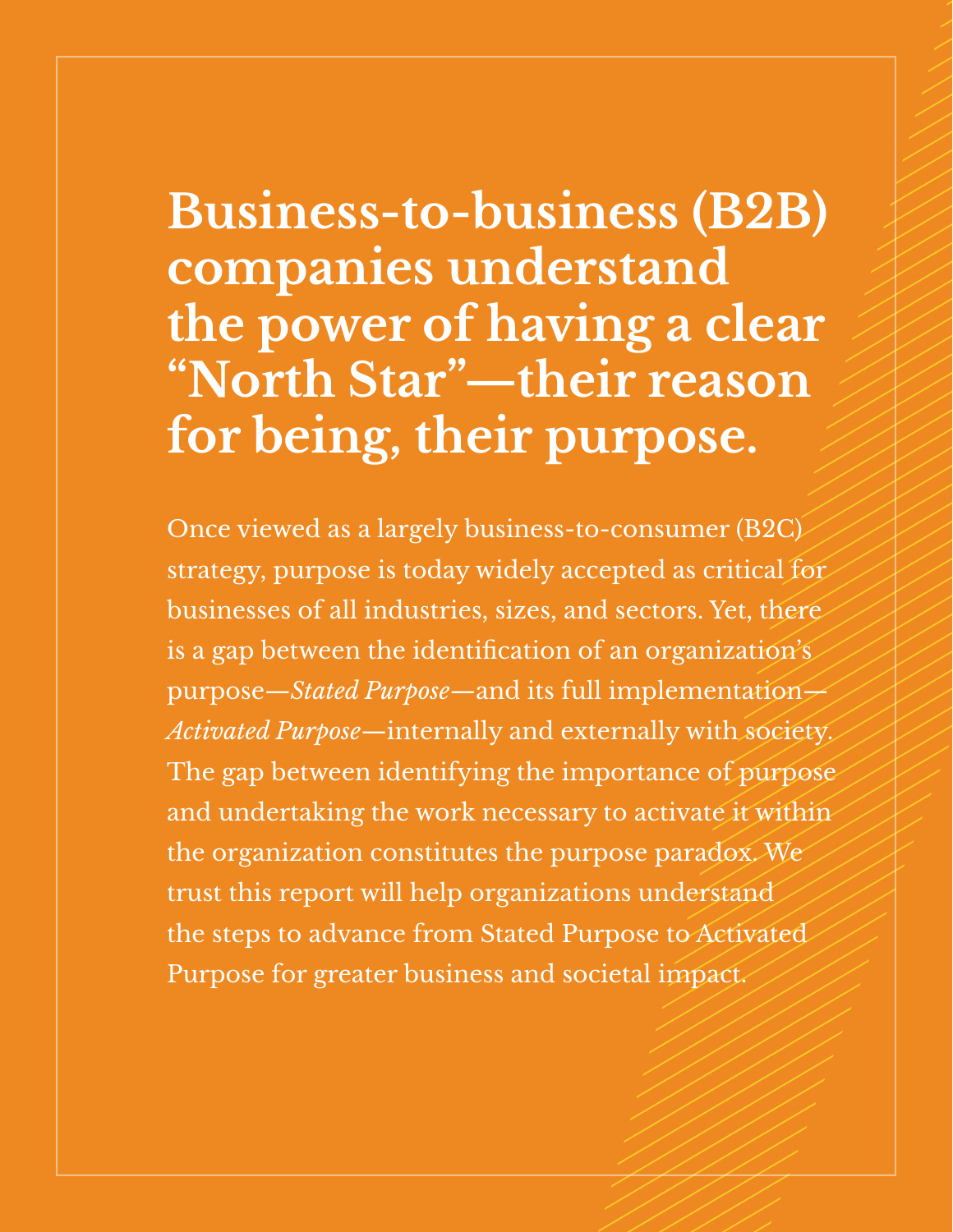## **Table of Contents**

| Understanding the B2B Purpose Landscape7     |  |
|----------------------------------------------|--|
|                                              |  |
|                                              |  |
| C-Suite: The Keepers of Purpose Strategy 13  |  |
|                                              |  |
| Empowering Stakeholders: Employees Are #1 15 |  |
| Hidden Growth Activators: Believers 16       |  |
|                                              |  |
|                                              |  |
|                                              |  |
|                                              |  |

#### Methodology

This survey was conducted online within the United States by The Harris Poll as a collaborative effort between Harris, the ANA, and Carol Cone ON PURPOSE from June 25 to July 19, 2019 among 259 B2B professionals. All qualified respondents held a title of Director or higher, and represented companies in sectors including financial and insurance, healthcare and allied industries, manufacturing, professional services, technology and telecommunications, and other. The majority of company revenues ranged from \$50 million to \$2 billion, and employee sizes ranged from 100 to 20,000+. Although there is variation across the data given the distribution of responses, an error margin of +/- 5% can be applied.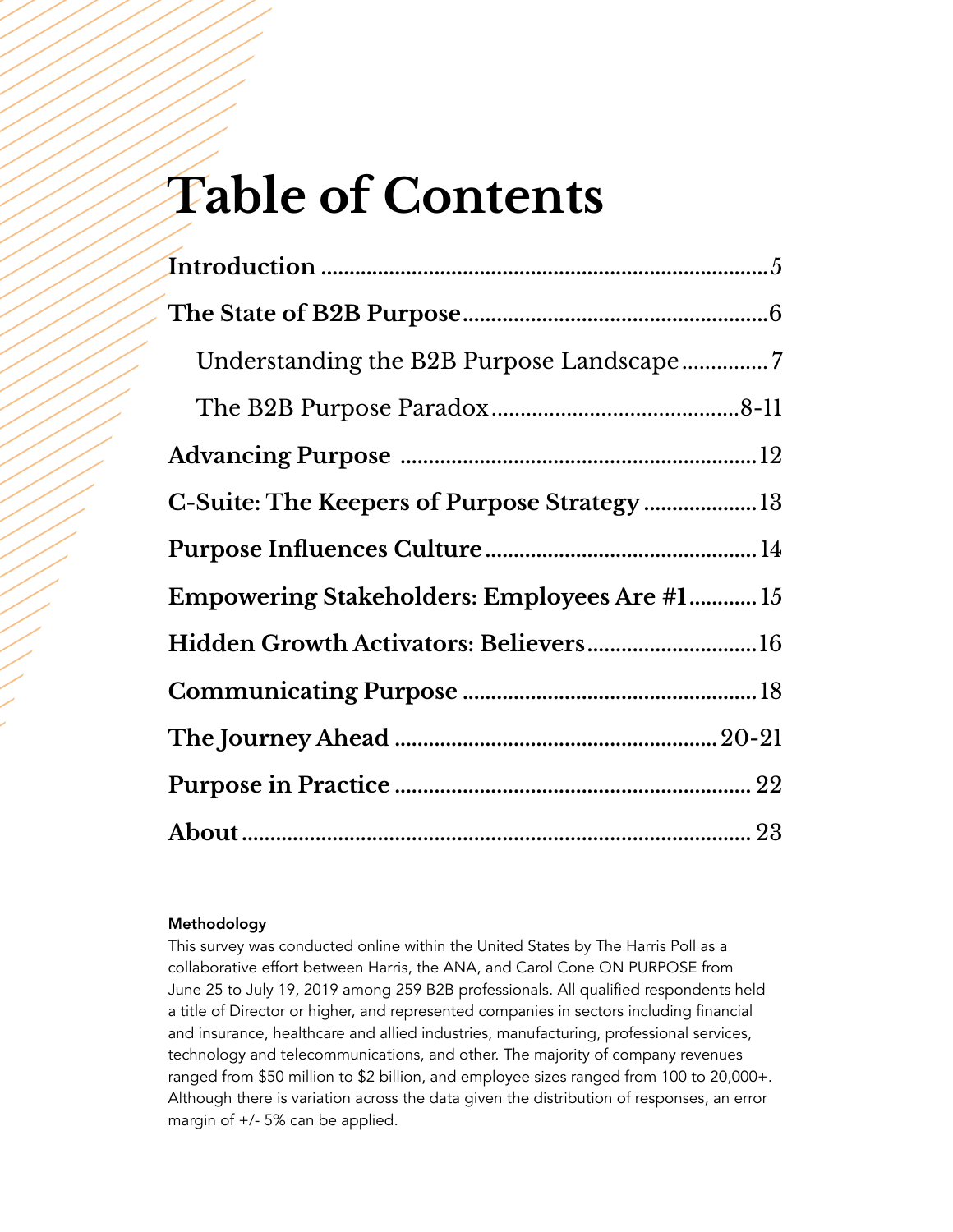## Pur·pose: /'parpas/

his report defines purpose as a company's reason for being beyond profits that guides its business growth and impact on society.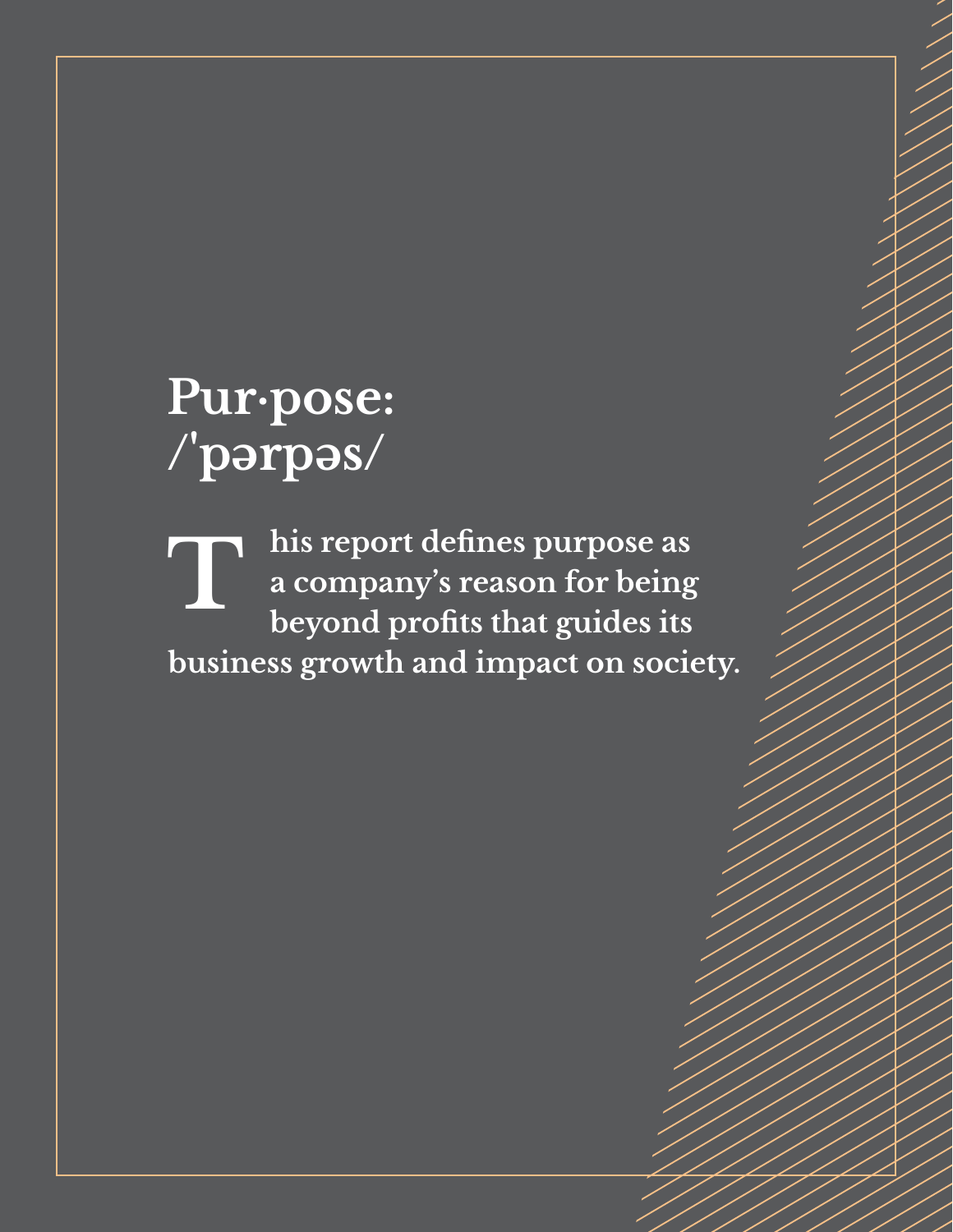## **Introduction**

**To thrive in today's highly competitive marketplace, business-to-business (B2B)**  companies recognize the need for a powerful differentiator—purpose—in addition to quality offerings and excellent customer service.

ecent studies demonstrate the growing call for purpose: 52% of business leaders report studies demonstrate<br>the growing call for purpos<br>52% of business leaders<br>report that purpose has a strong link to customer loyalty<sup>1</sup>, 47% of employees say purpose influences their engagement at work<sup>2</sup>, and 78% of Americans think companies should take action on important issues facing society<sup>3</sup>.

Purpose is far more nuanced and comprehensive than the cause marketing and corporate citizenship efforts of the past. Once a marketing practice to support worthy causes and boost reputation, purpose is now embraced as a missioncritical growth strategy. When implemented authentically, it can drive significant business results and positively impact society.

The bottom line impact is real. Over the past 10 years, brands with meaning have outperformed the stock market by up to 206%4 , and purpose can increase shareholder value by \$1 billion, according to a 15-year study of the S&P 5005 . Moreover, 83% of companies that overperform on revenue growth link everything they do to purpose<sup>6</sup>.

While copious research exists regarding the trends impacting consumer-facing businesses, the B2B sector's embrace of purpose has not been studied closely, until now.

There is perhaps no better indicator that purpose has been legitimized as a core business strategy than the recognition of its importance within B2Bs.

Across industries, B2Bs are embarking on their purpose journeys in response to fundamental shifts in society, the marketplace, and people's attitudes.

This comes on the heels of groundbreaking 2018, 2019, and 2020 shareholder letters from BlackRock CEO Larry Fink, which call on business leaders to embrace purpose; a 2019 statement by the Business Roundtable to "redefine" the purpose of a corporation to serve all stakeholders, not just shareholders; and the 2020 Davos Manifesto: the Universal Purpose of a Company in the Fourth Industrial Revolution.

Most B2B companies are using purpose as a lens to define their vision of where they want to go and how they want to grow—we call this Stated Purpose. But a truly indispensable, authentic, and lived purpose is much more profound than that. It is fully embedded in the business, and activated internally and externally—what we call Activated Purpose.

Perhaps Amanda Brinkman, chief brand and communications officer at Deluxe Corporation, said it best: "Too many companies are focused on 'winning.' You have to have a higher standard than selling things. Along with your own success, you have to make the lives of your customers better."

4. Havas, 2017

<sup>1.</sup> EY, How Can Purpose Reveal a Path Through Uncertainty?

<sup>2.</sup> Imperative Global Purpose Index

<sup>3.</sup> Sprout Social, 2018

<sup>5.</sup> Project ROI, 2015

<sup>6.</sup> Google & SAP, 2018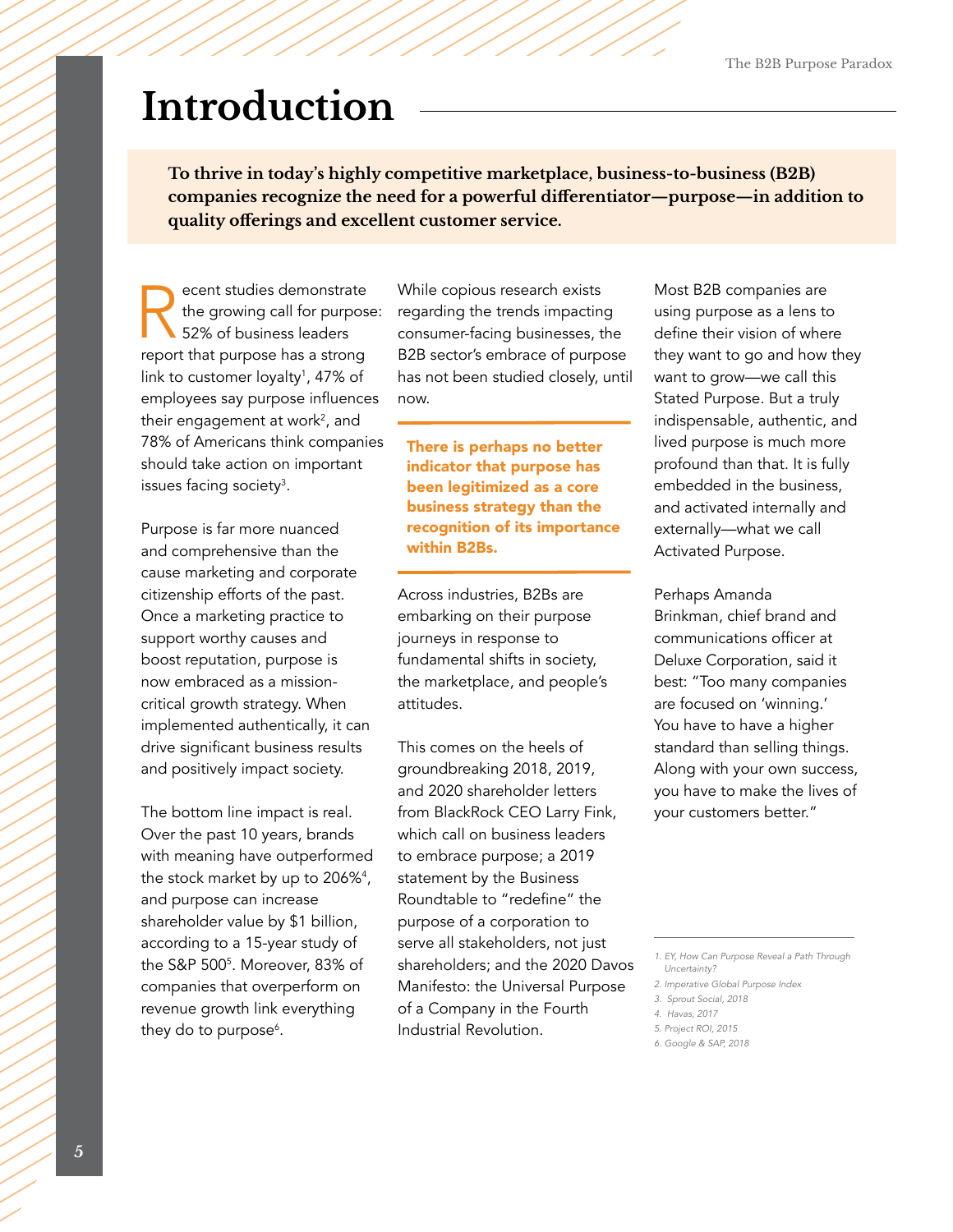## The State of B2B Purpose

The majority of B2B companies report they have embarked on their purpose journeys, and are doing so for a range of business reasons-from bottom-line growth to recruiting and employee satisfaction.

### THE PURPOSE JOURNEY

to develop it

hile B2B companies are embracing purpose to give clarity to their reason for being and influence their vision, they are not yet bringing purpose to life through activation. Nor are they integrating it into their organizations to drive significant societal impact.



### Why B2B companies embrace purpose

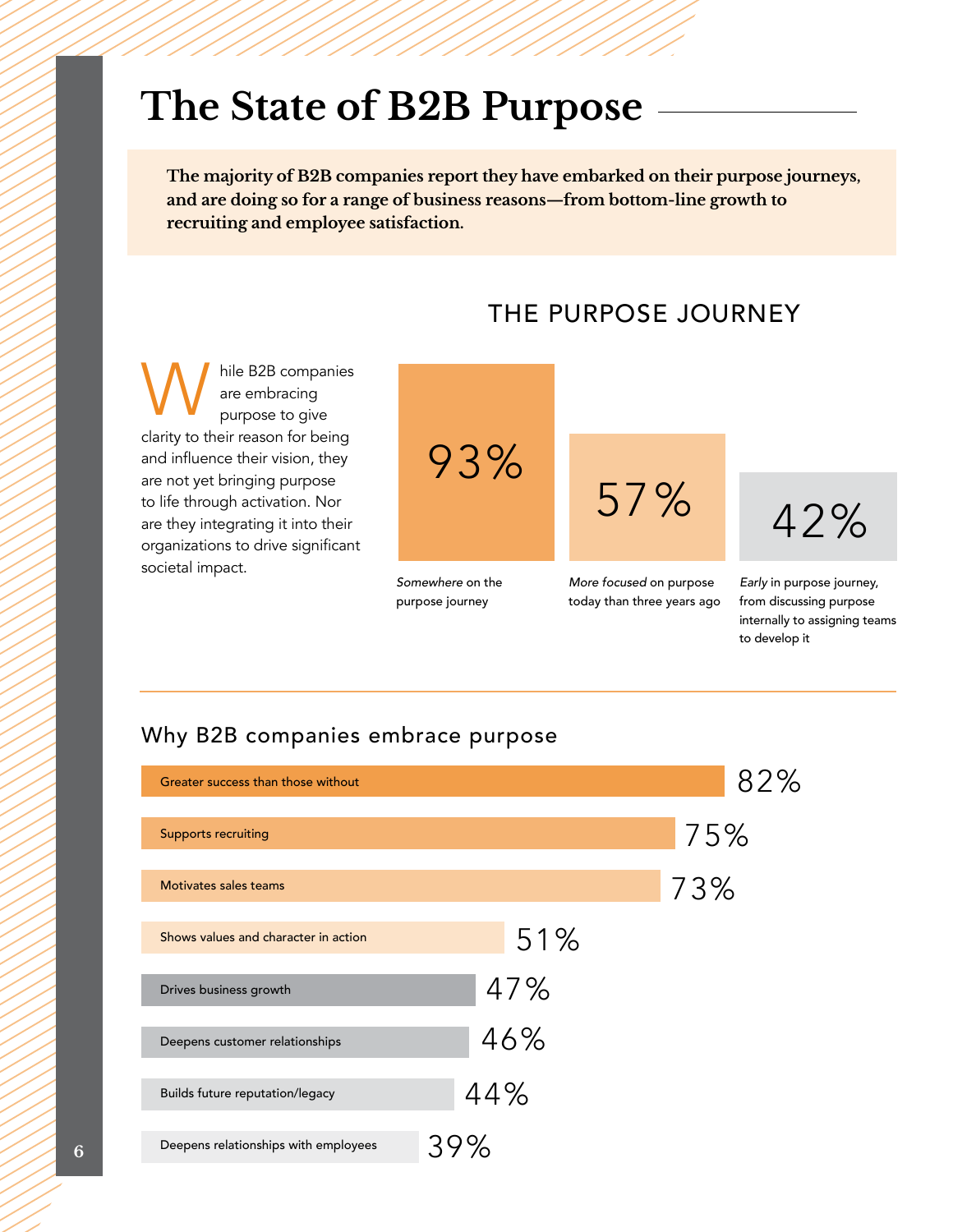### Understanding the B2B Purpose Landscape

B2B companies are increasingly embracing purpose as a driver of business growth, contrary to the common belief that they trail their B2C counterparts.

The C-suite drives purpose strategy, while HR and corporate planning functions are responsible for implementation.

Hybrid B2B/B2C companies (those that serve both consumers and other businesses) are more effectively integrating purpose than companies that sell exclusively to other businesses.



The financial services and insurance and professional services sectors lead in purpose, while manufacturing and telecommunications lag among five industries surveyed.



The majority of B2B purchasing decisionmakers choose to source

from companies with a wellarticulated purpose and are willing to pay more for their products and services.

B2B professionals say their company does well in identifying and communicating purpose, but they don't feel they are having a significant impact on society.

Business growth is one of the most important reasons to embrace purpose, yet purpose is not as effective in opening doors to new customers or generating leads.



Mega (20,000+ employees) and large (2,500-19,999 employees) companies are most advanced in embedding purpose.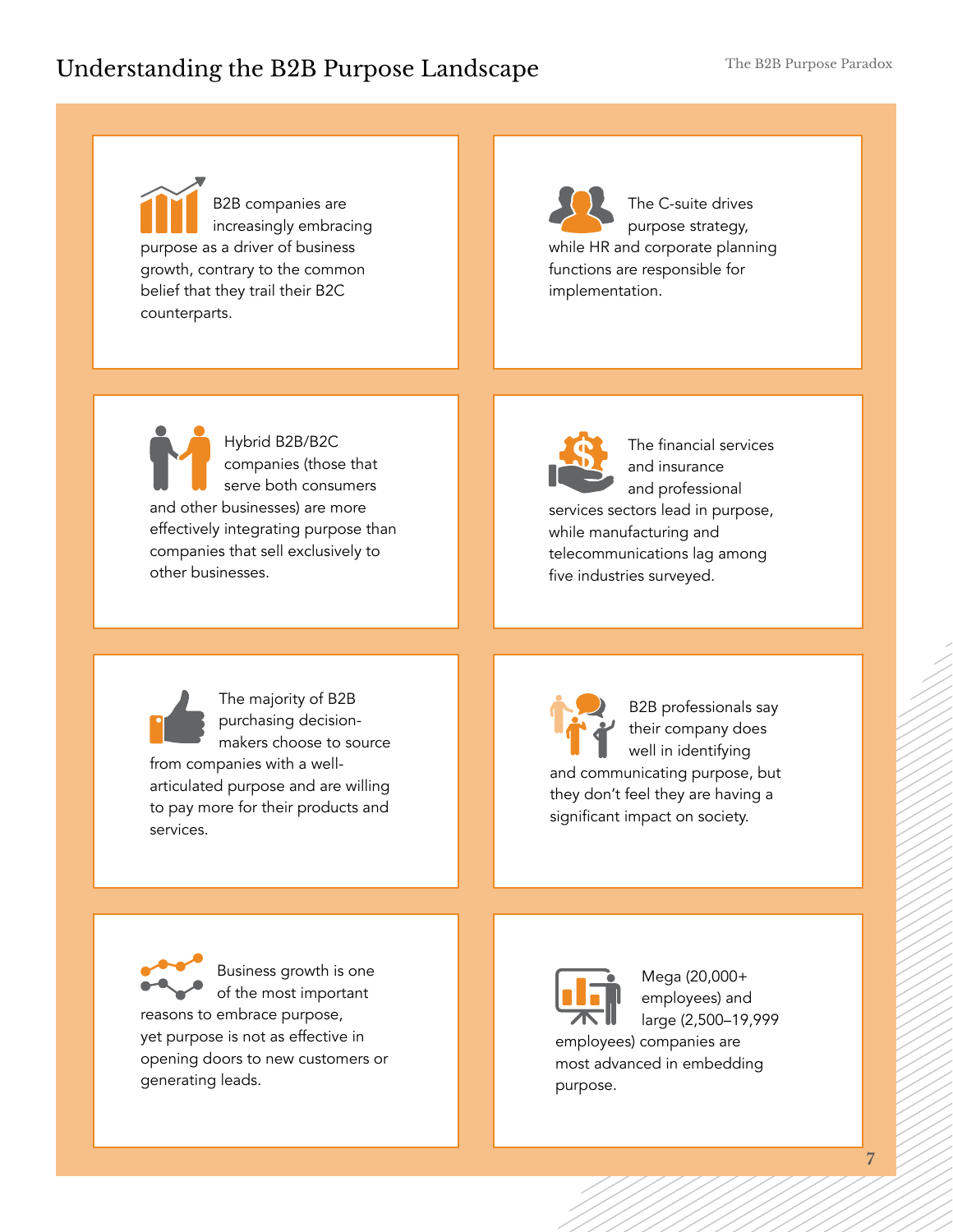## **The B2B Purpose Paradox**

<u>B2B companies are defining purpose as why they exist—Stated Purpose—but are not</u> **yet applying that as a lens to guide their societal engagement—Activated Purpose.** 

> Imost nine out of 10<br>
> respondents (86%) said<br>
> purpose is *important* to<br>
> their business, indicating that they respondents (86%) said purpose is important to have a Stated Purpose, and 29% said purpose is critical to all they do.

Yet, only 24% said purpose is embedded in their business to the point of influencing culture, innovation, operations, and their engagement with society.

Moreover, two-thirds don't believe their purpose has a measurable positive impact on society.

While the majority of respondents have determined a Stated Purpose to guide growth, three quarters are not yet on the path to activating their purpose for significant business and societal benefits.



### The Stated Purpose vs. Activated Purpose gap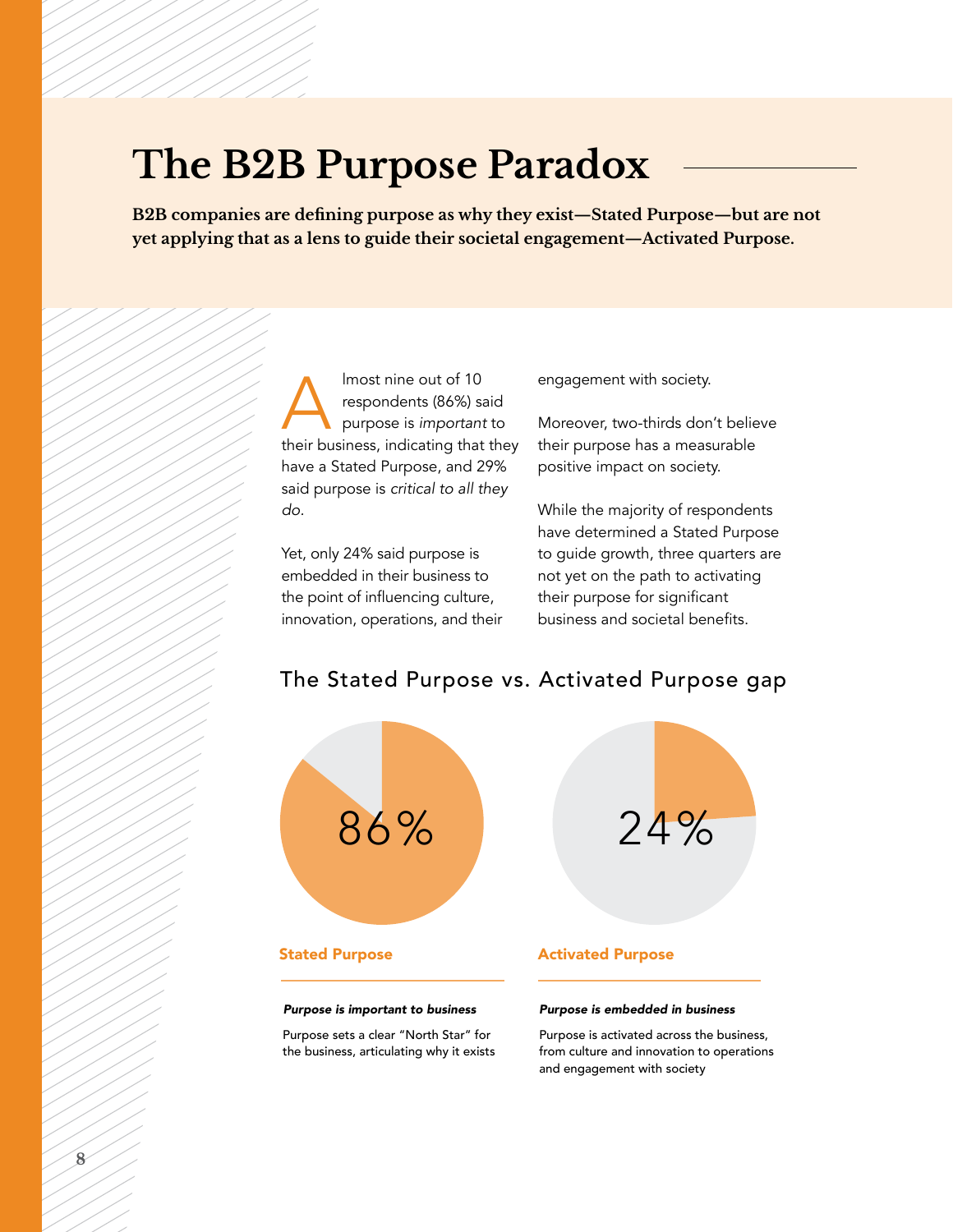"CEOs work to generate profit and return value to **shareholders, but the best-run companies do more.**  They put the customer first and invest in their **employees and communities. In the end, it's the most promising way to build long-term value."**

> -Tricia Griffith CEO, Progressive Corporation

There are challenges to purpose integration: 56% of respondents say purpose feels like a PR exercise instead of a business strategy, 51% say purpose doesn't play a significant role within their competitive set, and 50% say their company lacks the capacity to put purpose at the center.

This gap is especially surprising in relation to company culture: while 63% of respondents believe purpose is an important aspect of culture, only 24% believe that their company's engagement with society impacts culture.

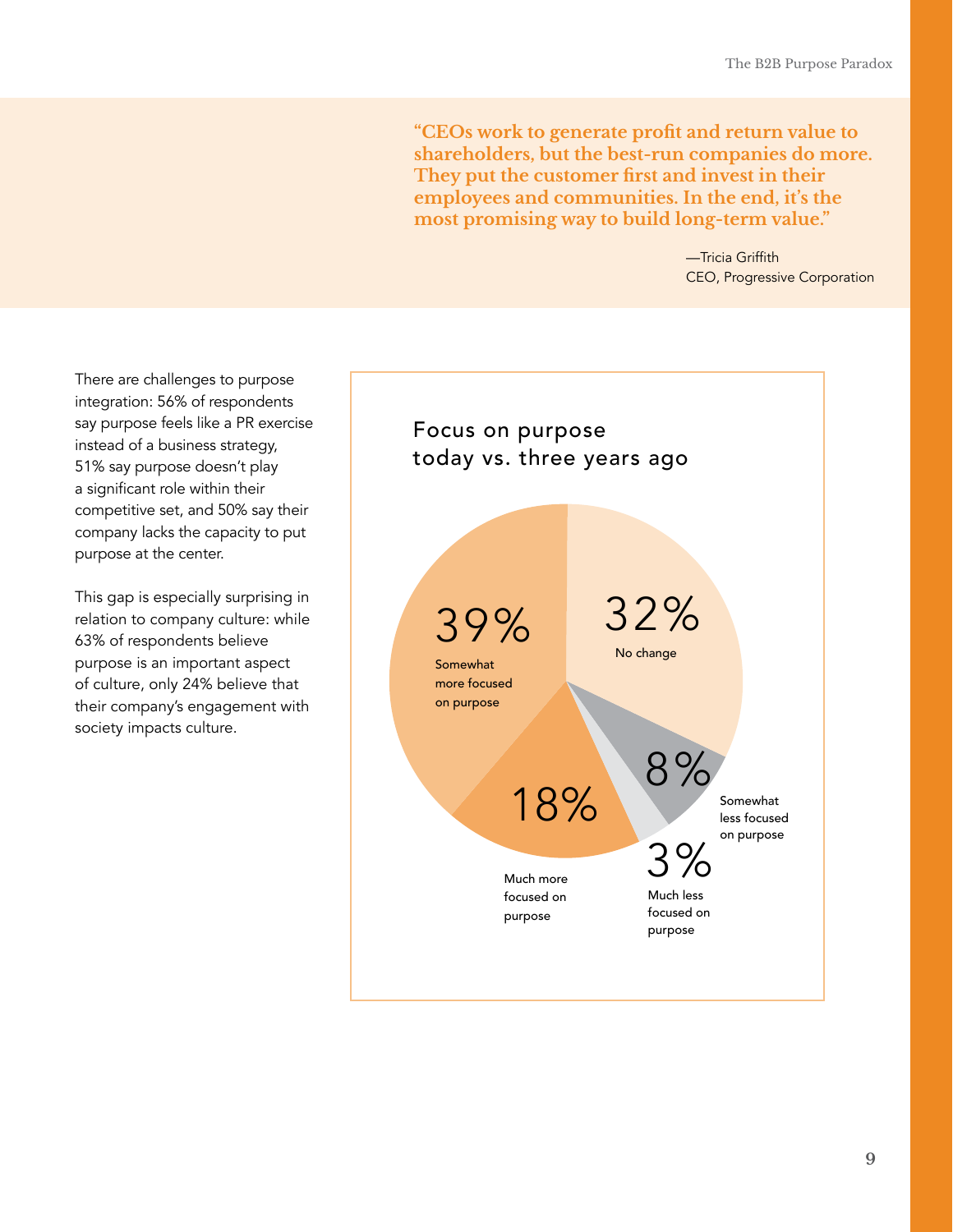### The B2B Purpose Paradox

### Challenges preventing full purpose activation



#### **Purpose engagement** feels more like a PR exercise than an authentic commitment

Purpose is a business strategy, not a PR or communications tactic. If a company is not going to authentically develop and implement purpose, it is better to not embrace it at all.

## $51%$

#### Purpose does not play a considerable role in their competitive set

There is huge opportunity associated with being the first mover to activate purpose within a category. The findings in this report demonstrate that the B2B sector as a whole is moving toward purpose as a core business strategy. Wise companies will be pioneers among their competitive set.

## 50%

#### **Lacked the capacity** to adopt and activate purpose

This often stems from a real or perceived lack of bandwidth. It's critical to develop purpose via cross-functional teams, pulling individuals and resources from across the organization to co-create purpose. This can generate a sense of ownership and desire to prioritize purpose in the organization.



#### Do not have a way to measure the impact of purpose

As with any business strategy, the forecasting, measurement, and analysis of impact is critical. Having a system to demonstrate the business and societal impacts of purpose will ensure an organization is able to measure value over the long term, and continue to make the case for purpose.

### Which industries are activating purpose?

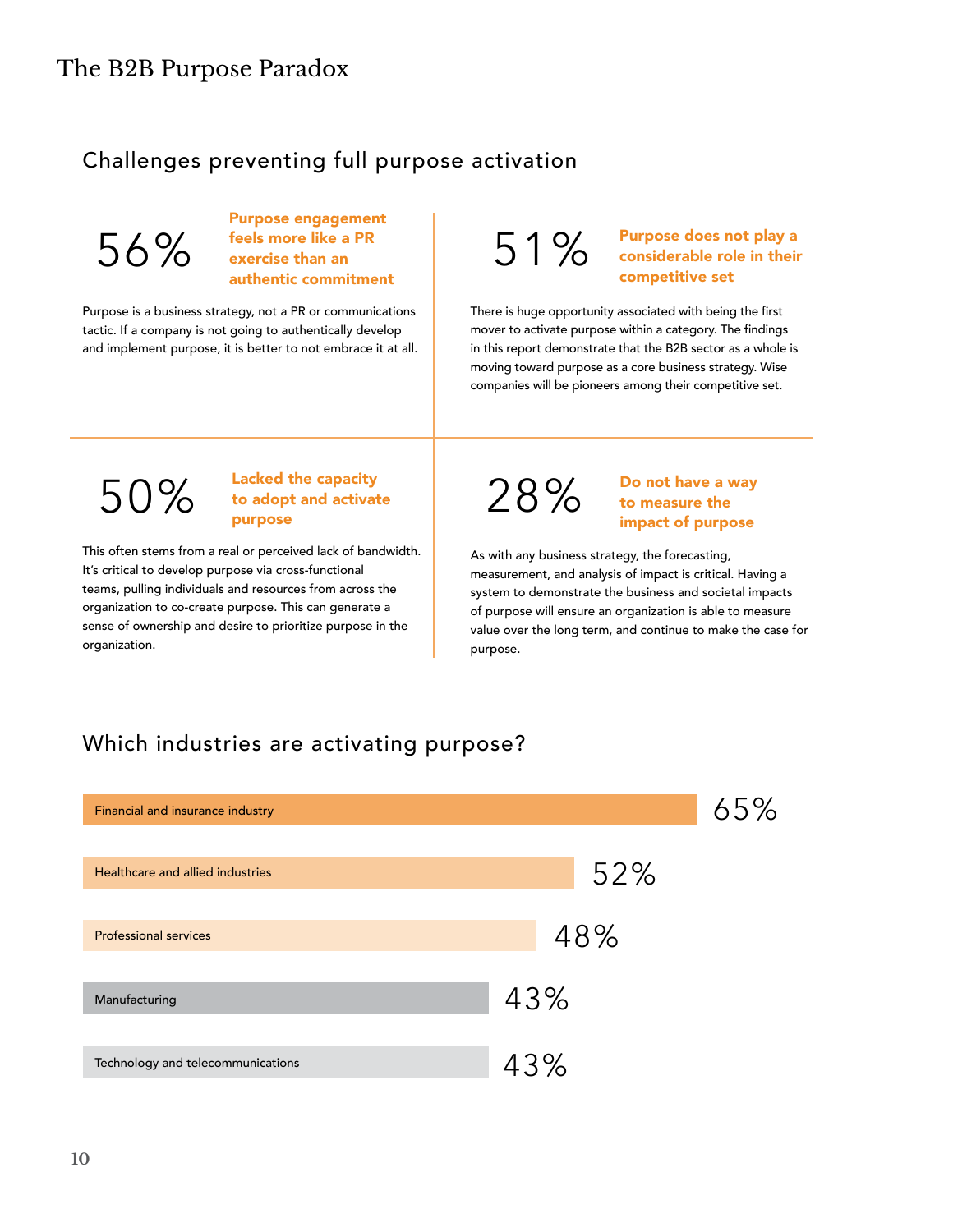## **Without a sense of purpose, no company, either public or private, can achieve its full potential.**

—Larry Fink CEO, BlackRock

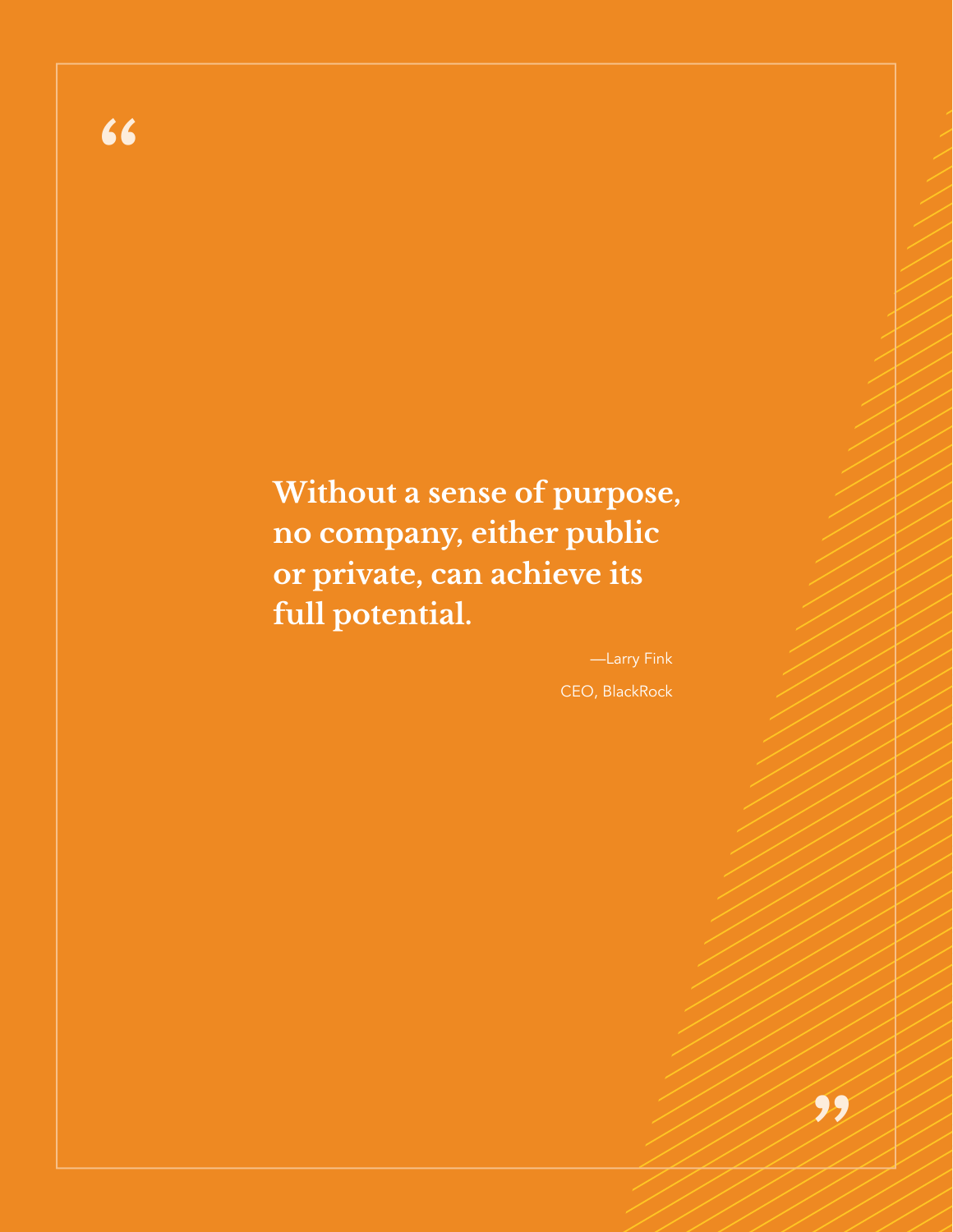## **Advancing Purpose**

Purpose payoff comes from depth and authenticity. Purpose is not a statement that lives on a wall or in a handbook. In action, purpose is both captivating and highly effective across business metrics, from sales to impact on society.

Ithough respondents understand the potential for purpose to influence business growth and culture, many are not yet convinced of the potential for societal impact (which may present opportunities for education and experimentation). While B2Cs tend to place more weight on societal impact (versus impact on the business), B2Bs tend to prioritize business growth, sales, and customer relationships. Only one-third of respondents agree that their company's purpose results in a measurable positive impact on society.

Other low-ranking impacts include earning employee loyalty, recruiting top talent, guiding corporate decision-making, and earning a premium price for services or goods.

When strategically developed, purpose builds from organizational mission and values and is lived through behaviors that quide decision-making and relationships inside and outside the organization. Purpose activation starts with employees - the most important stakeholder in B2B companies - and flows to customers, shareholders, communities, and supply chain.

#### To ignite and animate purpose, organizations must identify **Believers: their purpose** ambassadors (see pg. 16).

Companies are already engaging employees in purpose development. It's critical that organizations arm their Believers with the knowledge, tools, and resources to embed purpose within the company to evolve from Stated Purpose to Activated Purpose. Then, companies can identify moments during which purpose is lived, capture those stories, and tell them across channels to all stakeholders.

Moreover, companies should establish benchmarks and embed KPIs into organizational strategy, measure progress and pitfalls, and

keep pursuing a bold vision for business and social impact. While the purpose journey doesn't end, it can evolve to be more human, more engaging, and ultimately, more successful.

66% of Believers said they feel their company would be more successful if it was more focused on purpose.

### Believers' attitudes about purpose

87%

Purpose protects their company's reputation

74%

Prioritizing purpose has had a positive impact on growth

 $64%$ 

Purpose is critical or nearly critical to everything they do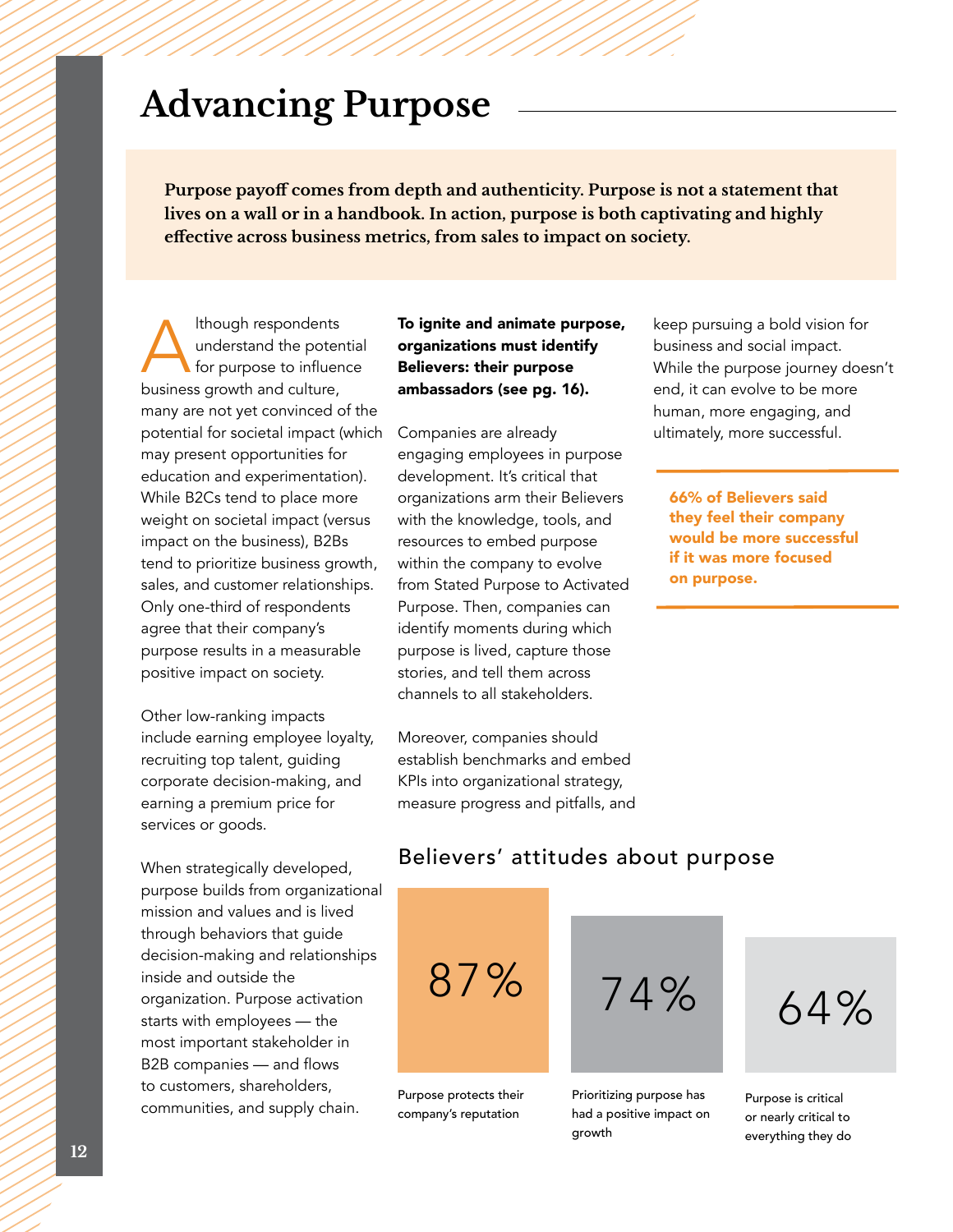## **C-Suite: The Keepers** of Purpose Strategy

Nearly half of respondents report that executive leadership is most responsible for advancing their organization's purpose, indicating that it has evolved from a siloed HR or marketing strategy.

nce purpose direction is determined, implementation shifts to other functions. Activation is typically led by HR, which considers purpose critical or highly important to their mandate. In today's war for talent, HR is more often leveraging purpose as a way to develop an attractive employer brand and support recruitment/ retention, as employees gravitate toward companies aligned with their values. Other functions leading purpose implementation include marketing and communications (64%) and corporate strategy and planning (57%).



Senior leadership talks to employees about their organization's purpose beyond profit





Senior leadership talks to external stakeholders about their organization's purpose

### Purpose credited with positive outcomes

| $\ddot{\phantom{a}}$    | Protects our company's reputation                |
|-------------------------|--------------------------------------------------|
| $\ddot{\phantom{a}}$    | Deepens our relationship with customers          |
| ź                       | Opens doors to new customers                     |
| $\ddot{\cdot}$          | Helps us direct our growth strategy              |
| f                       | Creates a platform for us to communicate around  |
| $\overline{\mathbf{r}}$ | Results in measurable positive change in society |
| ł                       | Earns employee loyalty                           |
| $\ddot{\cdot}$          | Enhances new talent recruitment opportunities    |
| $\ddot{\cdot}$          | Guides our company's decision making             |
| $\overline{1}$          | Allows us to earn a premium price                |
|                         |                                                  |

Our focus on purpose...

|    | 2% 11% |        |  | 48% |  | 39% |
|----|--------|--------|--|-----|--|-----|
|    | 2% 12% |        |  | 48% |  | 37% |
|    | 2% 17% |        |  | 46% |  | 35% |
|    | 3% 20% |        |  | 42% |  | 35% |
|    | 1% 18% |        |  | 47% |  | 34% |
| 4% | 18%    |        |  | 44% |  | 34% |
|    | 1% 15% |        |  | 51% |  | 33% |
|    | 3% 14% |        |  | 51% |  | 32% |
|    | 5% 20% |        |  | 43% |  | 32% |
|    | 7% 25% |        |  | 47% |  | 21% |
|    |        | $\sim$ |  | $-$ |  |     |

Strongly disagree Somewhat disagree Somewhat agree

Strongly agree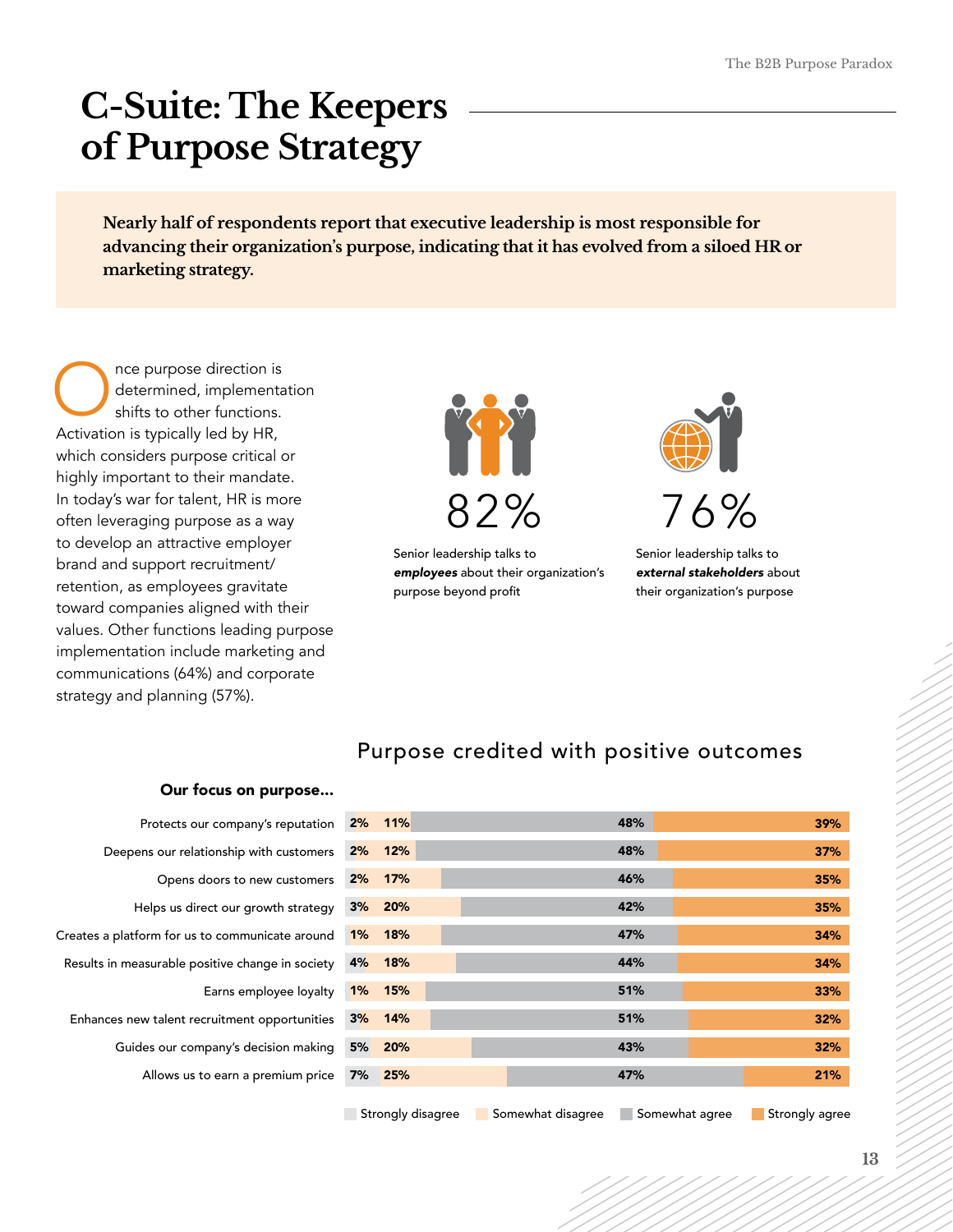## **Purpose Influences Culture**

An authentic purpose can set the agenda for culture to influence behaviors, establish norms, and foster a transparent, collaborative, and meaningful working environment. Previous studies show purpose can have a significant impact on overall performance: While satisfied employees enjoy a productive output of 100%, engaged employees achieve an output of 144%, and inspired employees nearly double that, with a productive output of 225%?.

urpose can be a significant factor in employee satisfaction, engagement, and inspiration: 73% of purposeoriented employees report job satisfaction, and employees are increasingly prioritizing purpose over money and achievement in their careers<sup>8</sup>.

Together, values and purpose provide cohesion for culture, and ultimately, direction for business growth. B2B leaders agree: Nearly two-thirds of respondents said purpose is important to company culture, and a quarter said purpose is the most important aspect. But these leaders also believe values and people must precede purpose.

The 39-percentage-point gap between purpose and engagement with society-which only a quarter of respondents cite as important to their cultureilluminates another paradox. B2B companies understand the value of a Stated Purpose within the organization, but have not yet activated their purpose to link societal impact with culture.

90% of respondents in strategy and corporate planning functions said values are the most important factor supporting culture, compared to HR at 79%.

7. Bain and Company, Harvard Business Review 8. Imperative Workforce Purpose Index, 2016

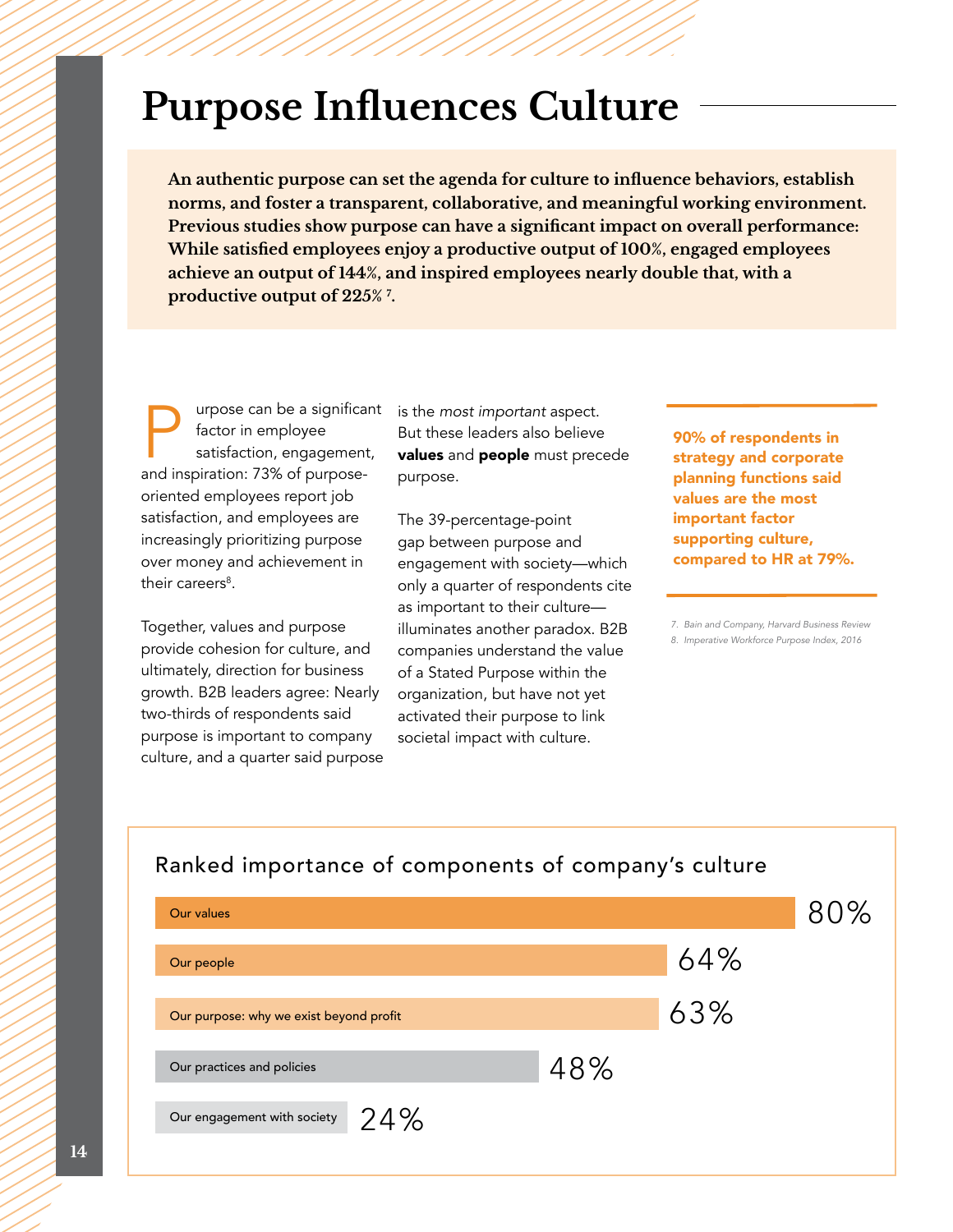## **Empowering Stakeholders: Employees Are #1**

Employees are the priority audience for B2B purpose, followed by customers, shareholders, communities, future talent, and supply chain.

o be authentic and effective, purpose must begin as an internal strategy. More than half of respondents said employees are leading the call for purpose at their organization, making it critical to involve them at every step of the purpose journey.

While customers are not always the core reason to develop a purpose, respondents do believe their organization's purpose plays a role in engaging their customer hase

The least-targeted audiences for engagement on the B2B purpose journey are supply chain (47%) and future talent (54%). Survey respondents may be indicating that supply chain issues can be dealt with more effectively through strategies other than purpose (sustainability, pricing, etc.). The lack of attention paid to future talent is significant: Purpose has been shown in countless studies and interviews to be critical to millennial employees, who will make up 75% of the workforce by 2030.9

### Elements of internal engagement



Purpose efforts are a clear source of pride for employees

Employees are excited to discuss company purpose on social media

The call to become a more purposeful organization was led by employees

 $67%$ 

55%

 $74%$ 

9. U.S. Bureau of Labor Statistics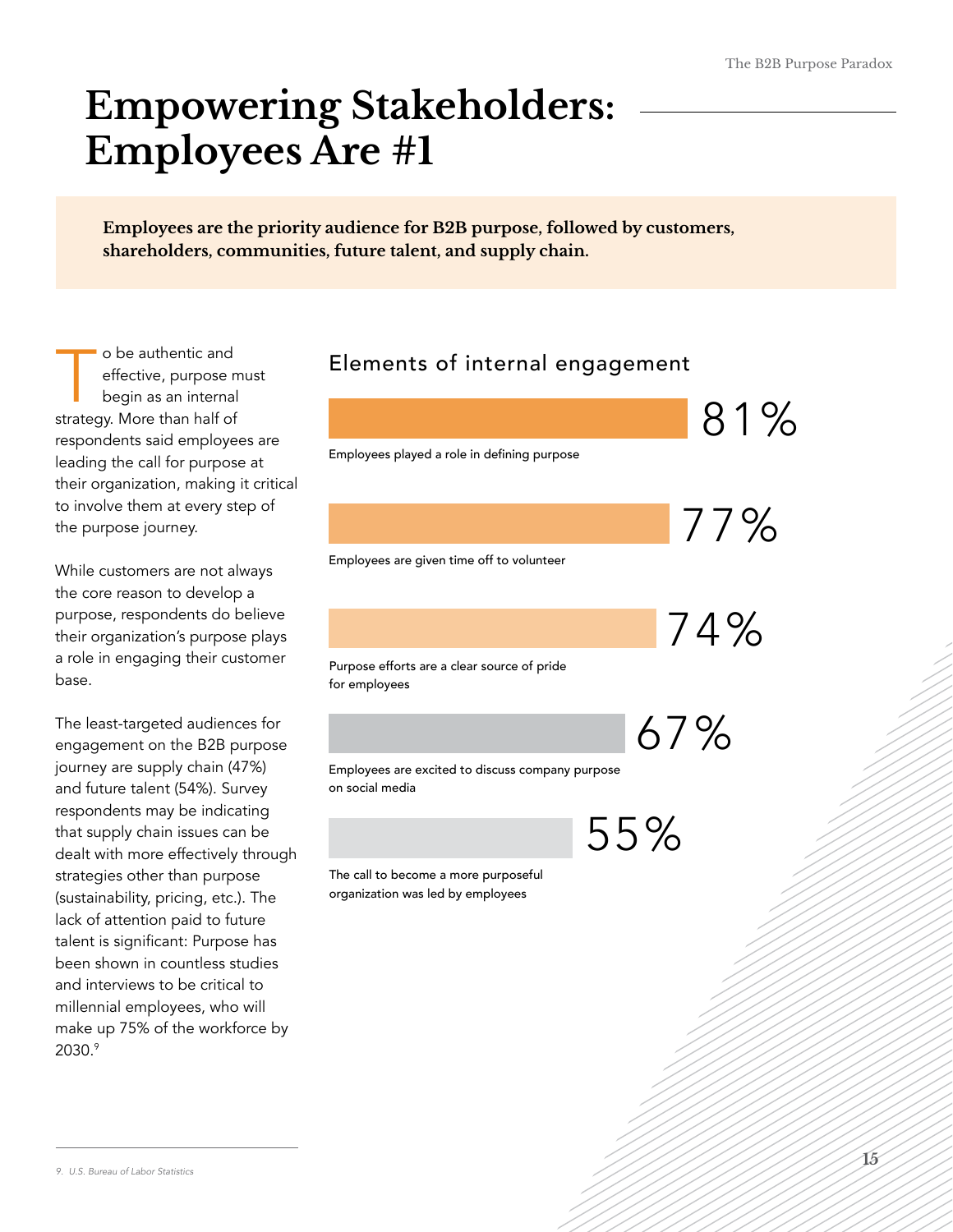## **Hidden Growth Activators: Believers**

This research uncovered a subset of B2B internal influencers: Believers. They are **ambassadors armed with a vision of how purpose can accelerate business and societal impact. Believers, who make up nearly a quarter of respondents, strongly agree that the more a company focuses on purpose, the more successful it will be.**

ompare Believers with Doubters—those who strongly disagree with ompare Believers with<br>
Doubters—those who<br>
strongly disagree with<br>
the statement: "I believe that if my company focused on our purpose we would be more successful."

Interestingly, 29% of Believers and 29% of Doubters report that purpose is mature, systemically embedded in their organization, and influences decision-making and operations.

Where do Believers excel? Believers bring purpose into their personal lives. By a 32-percentage-point margin, Believers consider purpose to be essential or very important in their personal lives, demonstrated by how they live, who they work for, and what they buy.

They also have greater pride in their organizations: 96% say purpose helps them defend their company to critics, and 91% are more willing to recruit others.

21% of B2B respondents are considered Believers, while 34% classify as Doubters.

Believers are more connected to others in their organization (89%) and more likely to provide extraordinary customer service (87%).

Believers are high performers that companies seek out, making the role of purpose in hiring even more critical.

### Believers feel their company's focus on purpose can deliver:







Greater protection of company reputation



More powerful storytelling



Enhanced employee loyalty



New customers





Measurable societal impact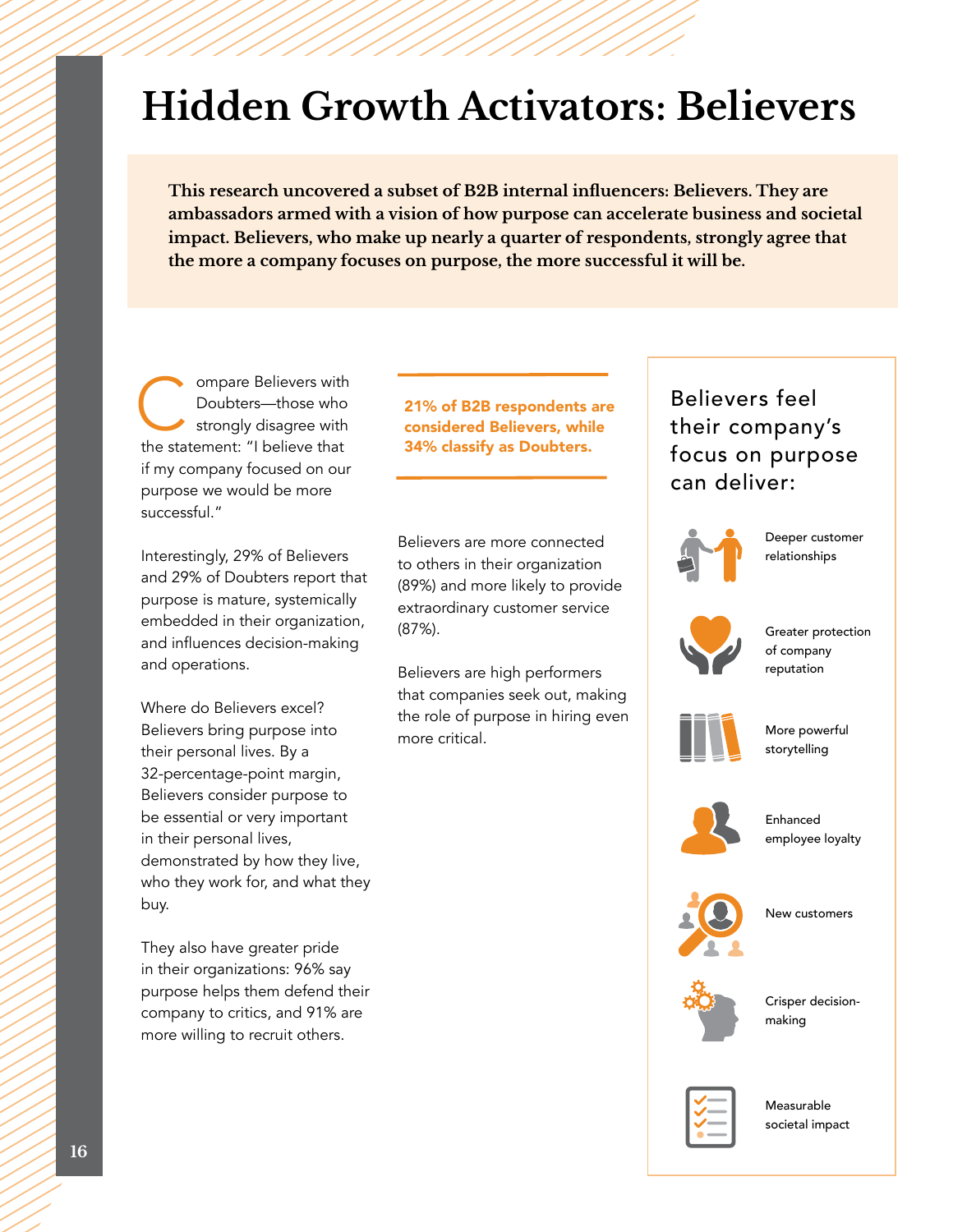Eighty-four percent of Believers agree their company's focus on purpose allows them to earn a premium price—a 25-percentage-point difference compared to Doubters.

They bring that philosophy to their purchasing decisions as well. Ninety percent of Believers who make purchases on behalf of their company agree with this statement: "When I am making purchases on behalf of my company, it is very important to me that I buy from purposedriven organizations" versus 54% of Doubters. When they buy, 95% of Believers said they would pay more for purpose, versus 54% of Doubters. Thus, identifying and activating Believers is a key growth strategy to accelerate an organization's purpose, while enhancing sales and revenues.

#### Who are the Believers?

- Younger: majority 25-54
- Male (58%)
- Mid- to Mega-sized companies (500-20,000+ employees)
- Manufacturing and tech/ telecomms industries
- Marketing, communications, and external affairs roles

Who are the Doubters?

- Older: majority 35-64
- Male (67%)
- Small- to large-sized companies (100-19,999 employees)
- Professional services and manufacturing industries
- Sales roles

### Identify Believers to activate purpose

#### Believer traits

| Defend company in times of crisis | 96% |
|-----------------------------------|-----|
| Recruit others                    | 91% |
| Buy from companies with purpose   | 90% |
| Collaborate with colleagues       | 89% |
| Enhance customer service          | 87% |
|                                   |     |
| <b>Believers say purpose</b>      |     |
| Opens doors to new customers      | 93% |
| Guides decision-making            | 91% |
| Drives societal good              | 89% |

### Believers are purpose champions

| Our focus on purpose                             | <b>Believers</b> | <b>Doubters</b> |
|--------------------------------------------------|------------------|-----------------|
| Protects our company's reputation                | 96%              | 80%             |
| Deepens our relationship with customers          | 96%              | 75%             |
| Enhances new talent recruitment opportunities    | 96%              | 75%             |
| Creates a platform for us to communicate around  | 95%              | 72%             |
| Earns employee loyalty                           | 95%              | 77%             |
| Opens doors to new customers                     | 93%              | 69%             |
| Guides our company's decision-making             | 91%              | 67%             |
| Results in measurable positive change in society | 89%              | 74%             |
| Helps us direct our growth strategy              | 87%              | 68%             |
| Allows us to earn a premium price                | 84%              | 59%             |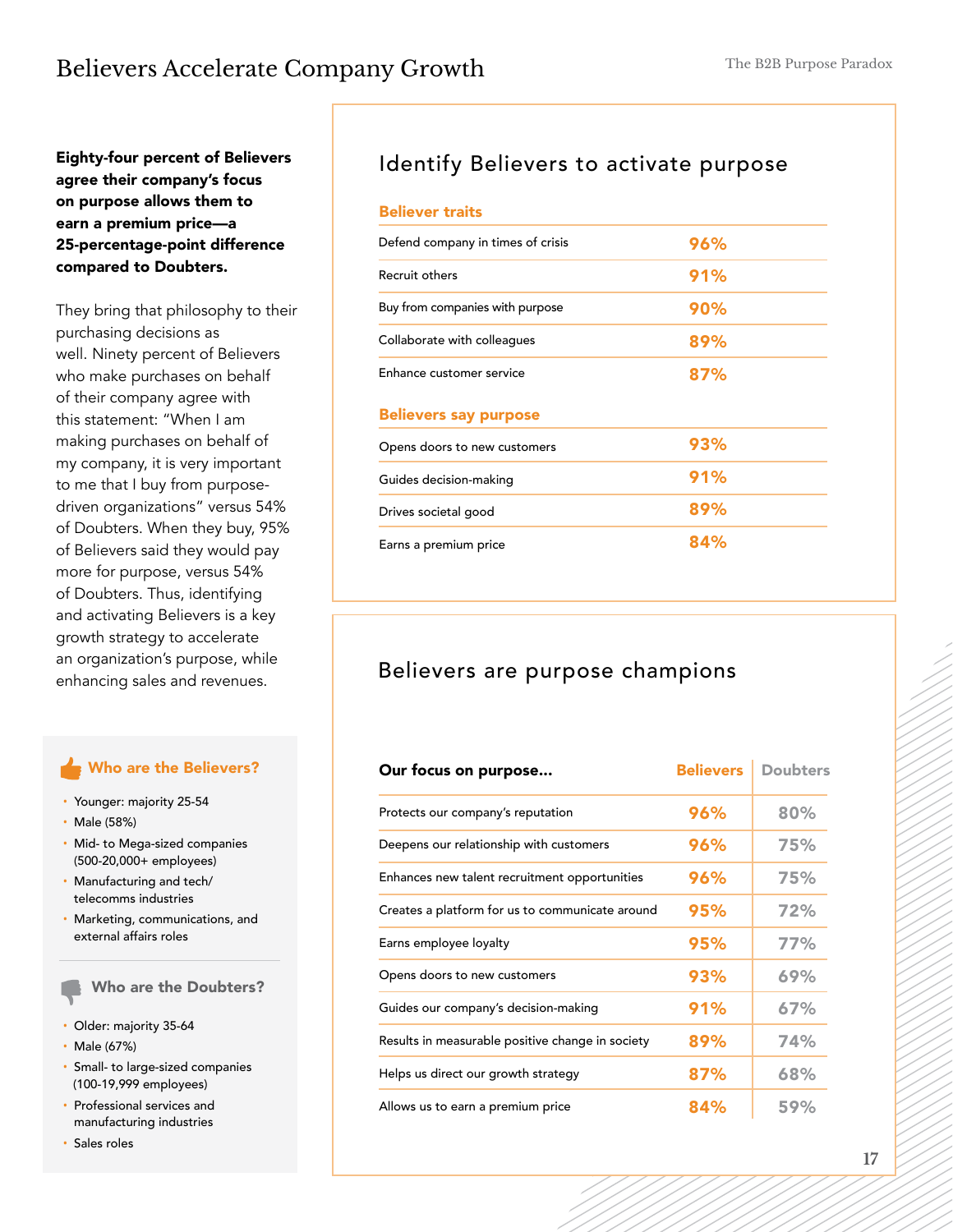## **Communicating Purpose**

Purpose is communicated differently in B2Bs versus B2Cs. While the marketing **department plays a central role in articulating purpose in consumer-facing organizations, B2Bs are most engaged with employees, so HR departments often <b>lang take the lead. Communications are then utilized to reach customers, shareholders, communities, future talent, and supply chain partners, in order of priority. Here the paradox emerges again, as respondents deprioritized the importance of purpose to attract future talent. However, of those companies that have used purpose in**  recruiting efforts, three quarters said it has been helpful, and two-thirds said **prospective employees have asked about their organization's purpose during the hiring process.**

ixty-one percent of B2Bs engage customers in sharing and communicating ixty-one percent of B2Bs<br>
engage customers in<br>
sharing and communicati<br>
their purpose, and 86% report this deepens their customer relationships. Sales and marketing teams also leverage purpose often; three-quarters said they talk about purpose in external discussions with B2B buyers. Seventy-three percent said purpose motivates their sales teams. Unsurprisingly, hybrid B2C/ B2B companies are more likely to communicate their purpose to customers and supply chain than B2Bs.

Enhanced purpose communications can pay off. Sixty-one percent of decisionmakers in a recent survey said they would pay a premium to work with organizations that communicate a clear vision, and 88% think it is important for companies to lay out that vision, or purpose<sup>10</sup>.

### Visibility of purpose



84% Company's website



80% Sales collateral & marketing



79% 74%

Recruiting efforts Buildings, lobbies, etc.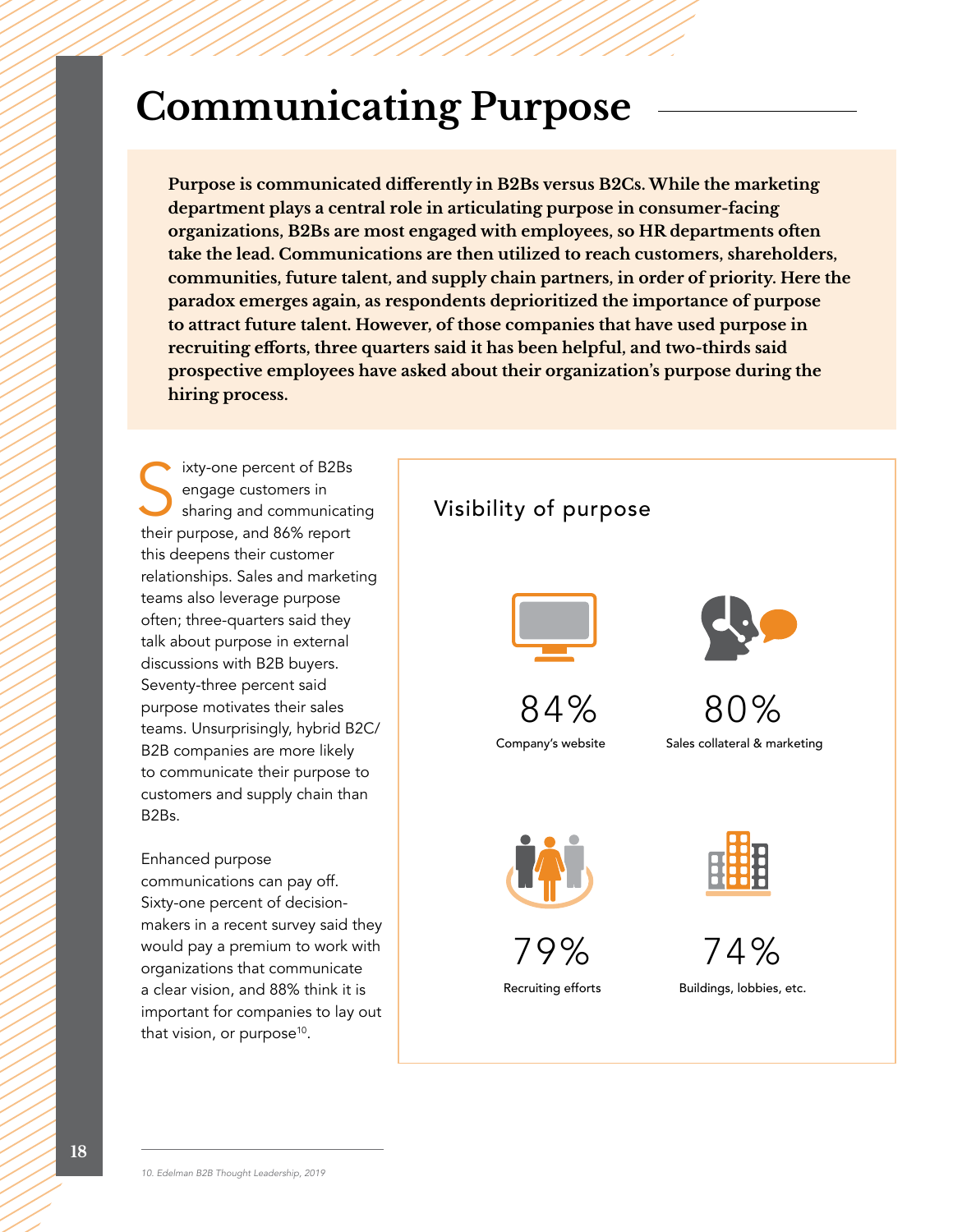**Purpose-driven companies make more money, have more engaged employees, more loyal customers, and are better at innovation and transformational change.**

—Harvard Business Review

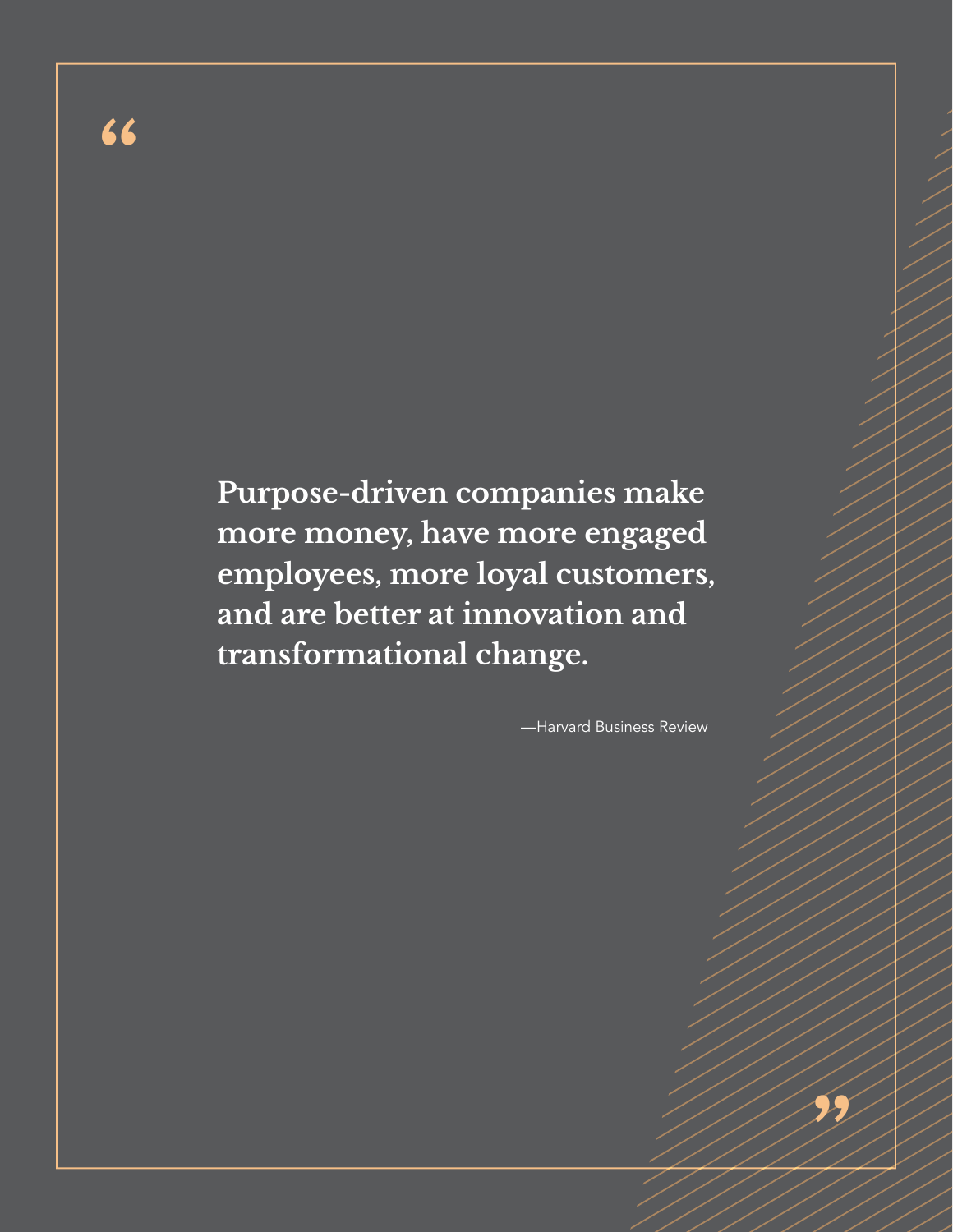## **The Journey Ahead**

**The growing adoption of purpose by B2B companies legitimizes it as an impactful business strategy. The question is no longer** *if* **an organization will state its purpose, but** *how* **it will activate that purpose authentically.**

rom the the ANA's 2019 declaration of "Brand Purpose" as the word of the year, to the 2019 Business Roundtable declaration, and the 2020 Davos Manifesto, the call for purpose as a core business strategy is clear.

Wherever a company lies on its journey, the following principles can help ensure that purpose is authentic, sustainable, and built to perform.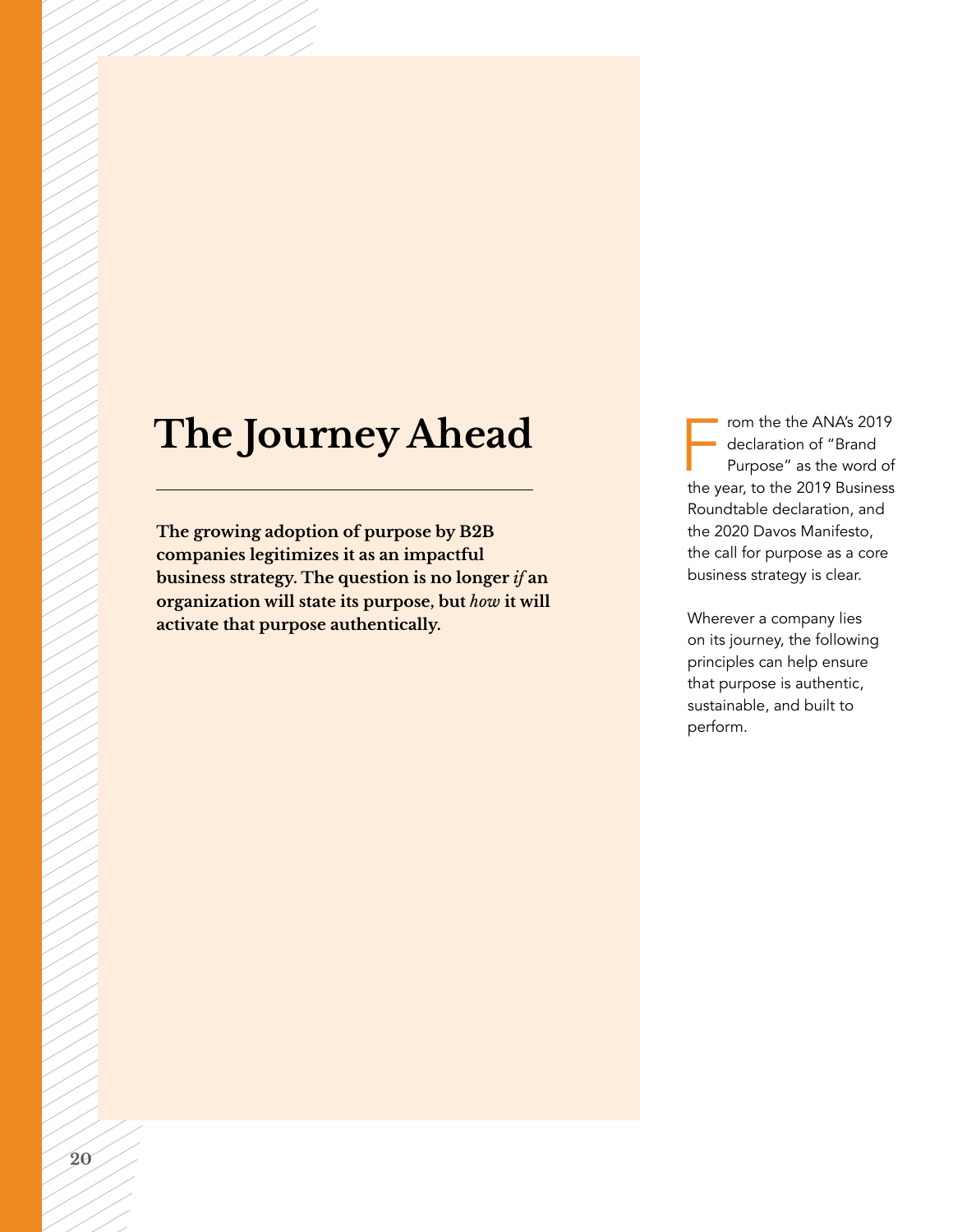### The Journey Ahead



**Build purpose** from business and societal objectives

Have a crisp understanding of your internal and external purpose objectives and why you are defining or refining purpose. When used as a company's North Star, purpose can be catalytic for strategy and operations.



Discovery is a combination of research, data, and extremely active listening to employees, customers, experts and potential beneficiaries. From this, organizations can unearth a core insight that links purpose to longterm vision, business growth, and societal impact.



#### **Drive purpose from** senior leadership

Purpose should be "owned" by senior leadership to be sustained and impactful. With purpose set as an organizational vision, crossfunctional teams will be better equipped to implement and activate purpose internally and externally.



#### **Make employees** vour engine

Employees are your most powerful stakeholder to define and activate an authentic purpose. Engage them deeply to understand your organization's human and cultural truths and find out how they want to impact society.



#### **Embed purpose** into culture

One of the most challenging aspects of implementing purpose is to strategically, consistently, and patiently embed it into company culture. To deliver its full potential, purpose must be lived from senior leadership to the factory floor via individual behaviors, policies,

and internal and external actions. When it is "lived," purpose becomes a powerful decisionmaking tool.

#### Utilize supply chain for partnership and scale

Engage suppliers and vendors in discussions around purpose. Explore opportunities to partner for innovation, scale, and greater impact.



The brave frontier for purpose is its impact on new products, services, and systems. Use purpose as a filter for what could be and stretch your organization for new ideas, solutions, and impacts.



#### **Measure impact**

Determine measurement methods and set qual and quant goals. Start with impact on employees: their behaviors, retention, and recruitment. Then measure impacts on new products or services, reputation, customer retention, growth, and ultimately sales.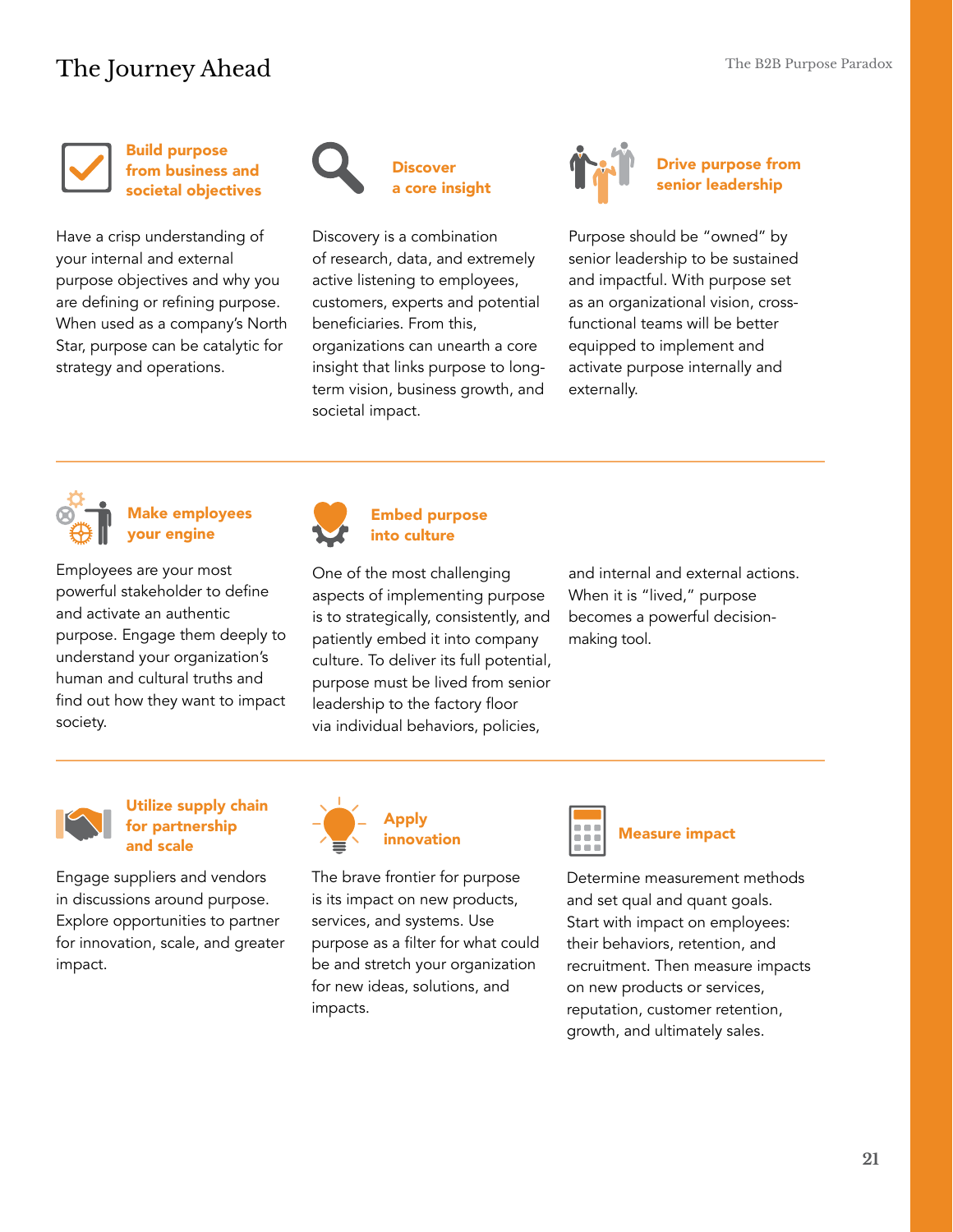## **Purpose in Practice**

## HA

#### **Pursuing Bold Goals**

Caterpillar has a bold societal goal: Place 50 million people on the path to prosperity. This is just one pillar of Caterpillar's three-pronged approach to community investment: basic human needs, education, and environment.

To drive impact across these pillars, Caterpillar places purpose and humanity at the center of its brand and operations. By supporting its people and communities, fostering economic development around the world, and encouraging social innovation, Caterpillar is building a more successful business and society. This is articulated in the company's North Star purpose: a world in which all people's basic needs are fulfilled in a sustainable way.

### HARLO PIPE AND FOUNDRY COMPANY

#### **Humanizing Purpose**

Charlotte Pipe, a leading U.S. manufacturer of cast iron and PVC pipe, faces tough competition, particularly from low-priced imports. To humanize the brand and deepen awareness of its purpose, the company brought its values to life through a series of videos.

By infusing meaning and heart into its culture, Charlotte Pipe realizes extremely low turnover rates, strong customer service, and ongoing financial success, with profits reinvested back into the business to enhance products, operations, and people. Above all, the five-generations-old company treats every employee as a family member.

## **GAF**

#### **Partnering for Community Impact**

GAF, North America's largest roofing manufacturer, understands the importance of strong communities for its sustained success. With nearly 30 plant locations across the U.S., GAF seeks to make grassroots, communitydriven impact in the areas where its employees live and work. In this pursuit, GAF introduced Community Matters and established strategic partnerships with several nonprofits to maximize its impact.

GAF's brand purpose, "We protect what matters most," guides engagement with all its stakeholders. The company has active engagement in its communities through donation of its products, time and expertise, and cash grants focused on three core objectives: helping neighbors in need, creating disaster resilience and building community.

### M KAISER PERMANENTE.

#### **Using Culture to "Thrive"**

Kaiser Permanente, a not-for-profit integrated health care delivery organization, authentically embeds purpose into its culture through constant and inspiring activation and communications.

The company's culture provides ongoing reminders to employees about the company's purpose to provide high-quality, affordable healthcare solutions and improve the health of members and their communities. This is summed up in a simple ethos: Thrive.

Kaiser Permanente "walks its talk" daily. Employees are encouraged to have walking meetings, while longer meetings include "Thrive breaks," for brief moments for meditation or stretching, encouraging people to pause.

## **D** DELUXE

#### **Illuminating Purpose through Customers**

Deluxe Corporation, America's physical check manufacturer, provides a key financial lifeline to millions of small businesses across the country. Holding a natural empathy for these companies and their owners, Deluxe chose to shine a spotlight on their successes and challenges through 100 short, cinemaquality documentaries hosted on the site SmallBusinessRevolution.org.

This project eventually developed into Small Business Revolution: Main Street, a series available on Hulu and other overthe-top platforms. The shows highlighted the plight of struggling businesses. Deluxe committed its assistance beyond the series with a contribution of \$500,000 each season to revitalize a nominated town's Main Street businesses.



#### **Integrating Purpose in Decision-Making**

Volvo Group's purpose is to drive prosperity through transport solutions.

Brand purpose is not a directive but an ethos that guides decision-making across the organization, from how products are sourced and designed to the types of mergers and acquisitions Volvo Group chooses to pursue.

To activate its purpose, Volvo holds "strategic dialogues" to ensure the organization's practices and behaviors are in alignment with its values and unique meaning. Invited to these twice-annual meetings are the 100 people from the company most relevant to drive a topic forward, regardless of hierarchy.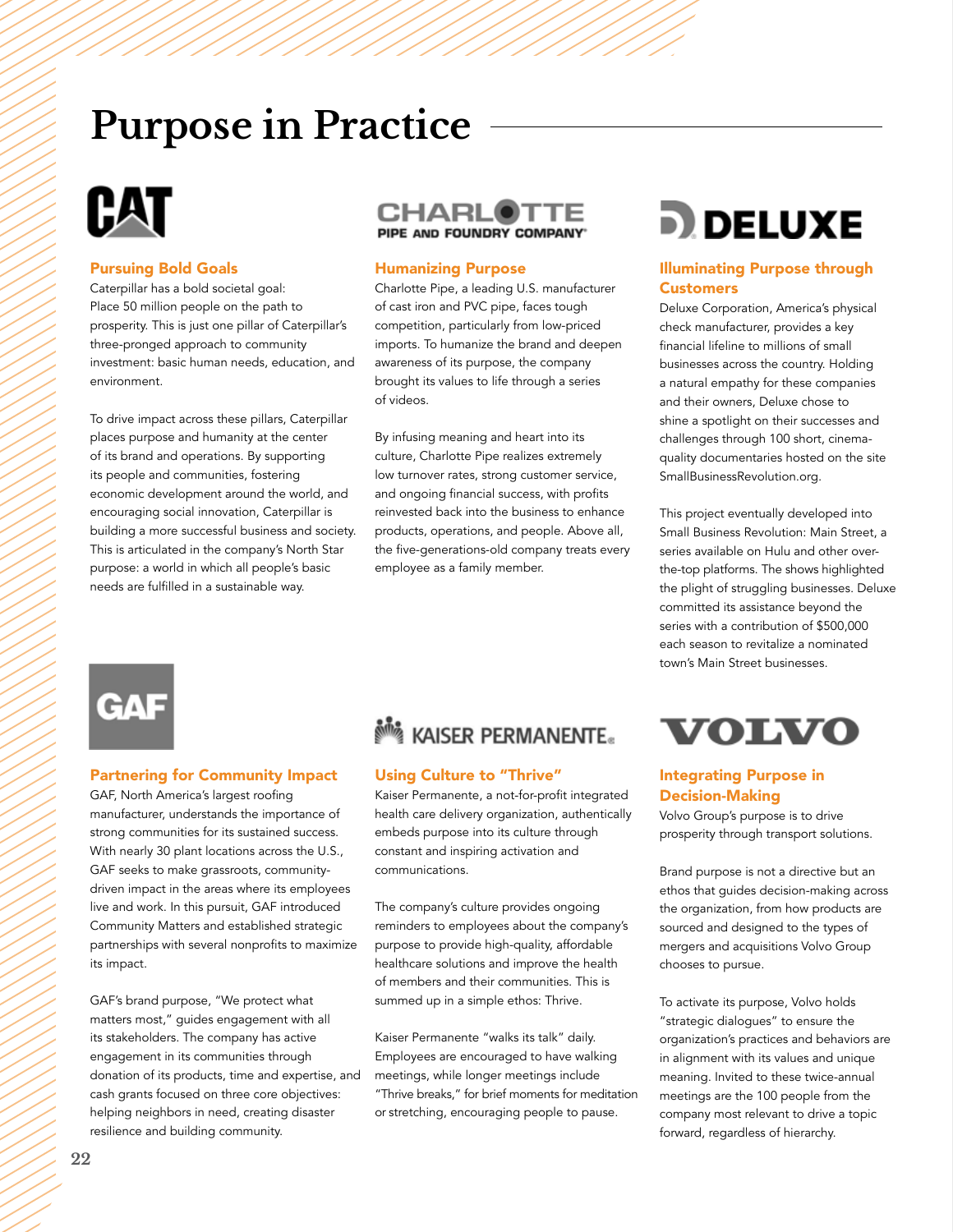## About



The mission of the ANA is to drive growth for marketing professionals, for brands and businesses, and for the industry. Growth is foundational for all participants in the ecosystem. The ANA seeks to align those interests by leveraging the 12-point ANA Masters Circle agenda, which has been endorsed and embraced by the ANA Board of Directors and the Global CMO Growth Council. The ANA's membership consists of more than 1,600 domestic and international companies, including more than 1,000 client-side marketers and nonprofit fundraisers and 600 marketing solutions providers (data science and technology companies, ad agencies, publishers, media companies, suppliers, and vendors). Collectively, ANA member companies represent 20,000 brands, engage 50,000 industry professionals, and invest more than \$400 billion in marketing and advertising annually.

#### ana.net

**Duke Fanelli** EVP, Chief Marketing Officer dfanelli@ana.net

## CAROL CONE C

Carol Cone ON PURPOSE is one of the world's leading social impact consultancies, helping organizations harness purpose to advance business and social impact. CCOP's proven approach meets clients at any point on their purpose journey to unlock opportunities to build reputation, inspire employees, exceed financial targets, and support the greater good. The firm was founded by Carol Cone, one of the foremost experts in social purpose, having pioneered early social impact initiatives in the 1980s, and creating the first research in the field: the Cone/Roper Report. Cone and CCOP continue to advance knowledge of the field through research, seminars, Purpose 360 Podcast, Purposeful Connections Newsletter, and more.

#### carolconeonpurpose.com

**Carol Cone**  $CEO$ ccone@purposecollaborative.com

## **-** The Harris Poll

The Harris Poll is one of the longest running surveys in the U.S. tracking public opinion, motivations and social sentiment since 1963 that is part of Harris Insights & Analytics, a global consulting and market research firm that delivers social intelligence for transformational times. Harris works with clients in three primary areas; building twenty-first-century corporate reputation, crafting brand strategy and performance tracking, and earning organic media through public relations research. Our mission is to provide insights and advisory to help leaders make the best decisions possible.

#### theharrispoll.com

#### **Wendy Salomon**

Managing Director, Reputation & **Corporate Strategy** wendy.salomon@harrisinsights.com